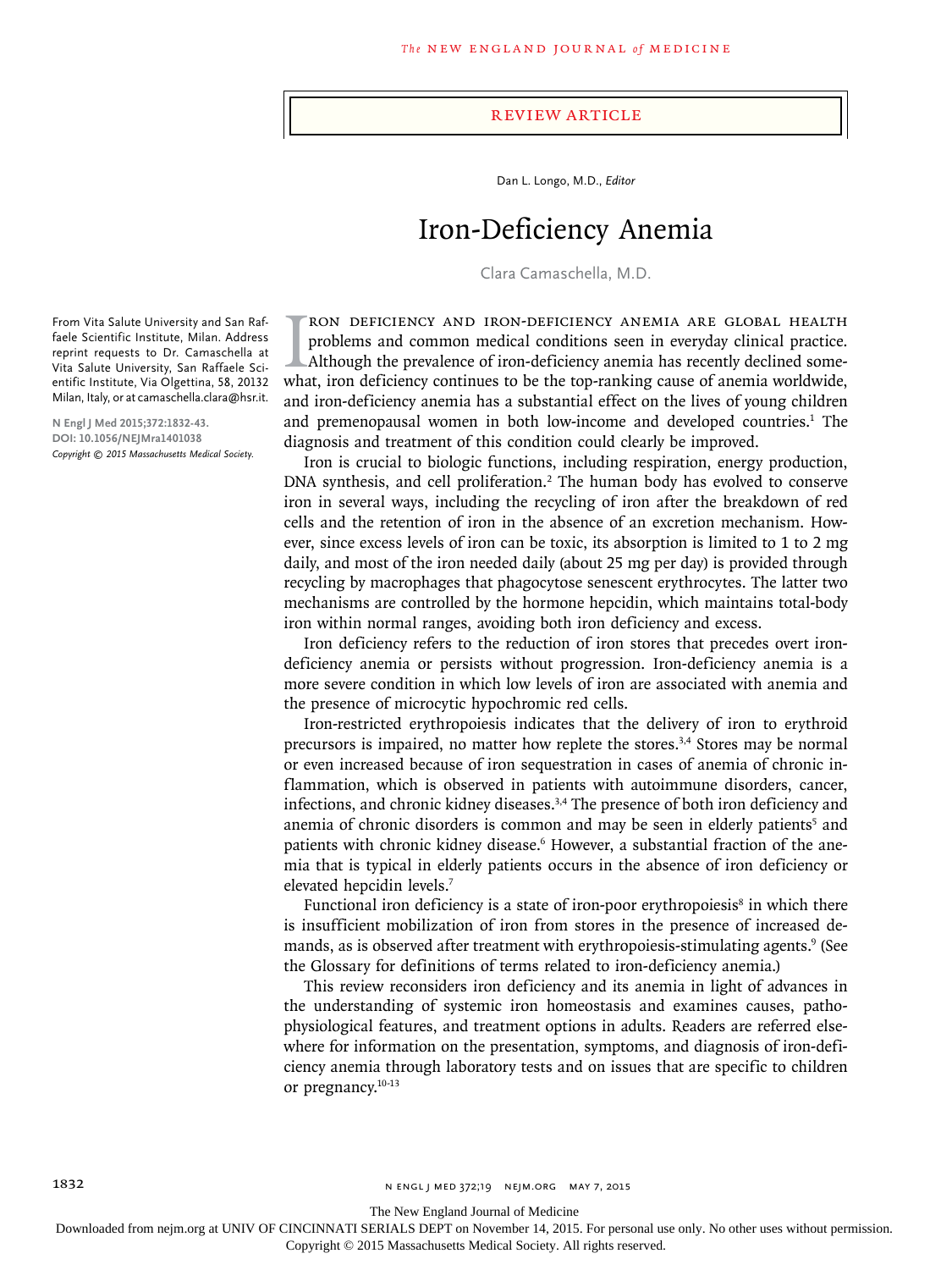| Glossary                                                                                                                                                                                   |  |
|--------------------------------------------------------------------------------------------------------------------------------------------------------------------------------------------|--|
| Anemia of chronic disorders or anemia of inflammation: Multifactorial anemia associated with increased cytokine pro-<br>duction, up-regulation of hepcidin, and abnormal iron homeostasis. |  |
| Functional iron deficiency: Insufficient mobilization of erythroid iron in the presence of increased requests, as occurs<br>after treatment with erythropoiesis-stimulating agents.        |  |
| Iron deficiency: Depressed levels of total body iron, especially iron stores, with preservation of levels of erythroid iron.                                                               |  |
| <b>Iron-deficiency anemia:</b> Depressed levels of total body iron in the presence of anemia.                                                                                              |  |
| Iron-restricted erythropoiesis: A reduced supply of iron for the purpose of erythropoiesis, regardless of the level of iron<br>stores, which are usually replete.                          |  |
| Iron-refractory iron-deficiency anemia (IRIDA): Iron-deficiency anemia that is unresponsive to oral iron treatment, in                                                                     |  |

most cases referring to the genetic disease caused by a mutation in *TMPRSS6,* the gene encoding transmembrane protease, serine 6, also known as matriptase-2.

# A Global Health Problem

Iron deficiency affects more than 2 billion people worldwide,<sup>1</sup> and iron-deficiency anemia remains the top cause of anemia, as confirmed by the analysis of a large number of reports on the burden of disease in 187 countries between 1990 and  $2010^{14}$  and by a survey on the burden of anemia in persons at risk, such as preschool children and young women.<sup>15</sup> Prevention programs have decreased rates of iron-deficiency anemia globally; the prevalence is now highest in Central and West Africa and South Asia.14,15 The estimated prevalence of iron deficiency worldwide is twice as high as that of iron-deficiency anemia.

The reported prevalence of iron deficiency in the absence of dietary fortification is approximately 40% in preschool children, 30% in menstruating girls and women, and 38% in pregnant women.14-16 These rates reflect the increased physiological need for dietary iron during specific life stages and according to sex. The growth spurt of adolescence is another critical period. For patients in any of these categories, pathologic causes of iron-deficiency anemia are often absent and extensive diagnostic workups are not advised. However, as discussed below, when the response to treatment is unsatisfactory, multiple causes should be considered, even in patients in these high-risk groups.

In developing countries, iron deficiency and iron-deficiency anemia typically result from insufficient dietary intake, loss of blood due to intestinal worm colonization, or both. In highincome countries, certain eating habits (e.g., a

vegetarian diet or no intake of red meat) and pathologic conditions (e.g., chronic blood loss or malabsorption) are the most common causes. Paradoxically, it appears to be more difficult to reduce the prevalence of iron-deficiency anemia in high-income countries than in lower-income countries. One reason for this seeming paradox is the high rate of iron deficiency in aging populations.<sup>14</sup>

# Modific ations of Iron Homeostasis in Iron Deficiency

The mechanisms of iron acquisition are tightly regulated by hepcidin-based homeostatic controls.2 Hepcidin is a peptide hormone that is synthesized primarily in the liver. It functions as an acute-phase reactant that adjusts fluctuations in plasma iron levels caused by absorptive enterocytes and macrophages in the spleen by binding to and inducing the degradation of ferroportin, which exports iron from cells.<sup>17</sup> Hepcidin expression increases in response to high circulating and tissue levels of iron and in persons with systemic inflammation or infection. Its production is inhibited by the expansion of erythropoiesis, iron deficiency, and tissue hypoxia in response to signals originating in the bone marrow, the liver, and probably muscle tissue and adipocytes.2,18 Increases in hepcidin levels that are induced by inflammatory cytokines, especially interleukin-6, explain the iron sequestration and reduced supply of erythropoietic iron that occurs in the anemia of chronic disease.

In the general population, hepcidin levels are

The New England Journal of Medicine

Downloaded from nejm.org at UNIV OF CINCINNATI SERIALS DEPT on November 14, 2015. For personal use only. No other uses without permission.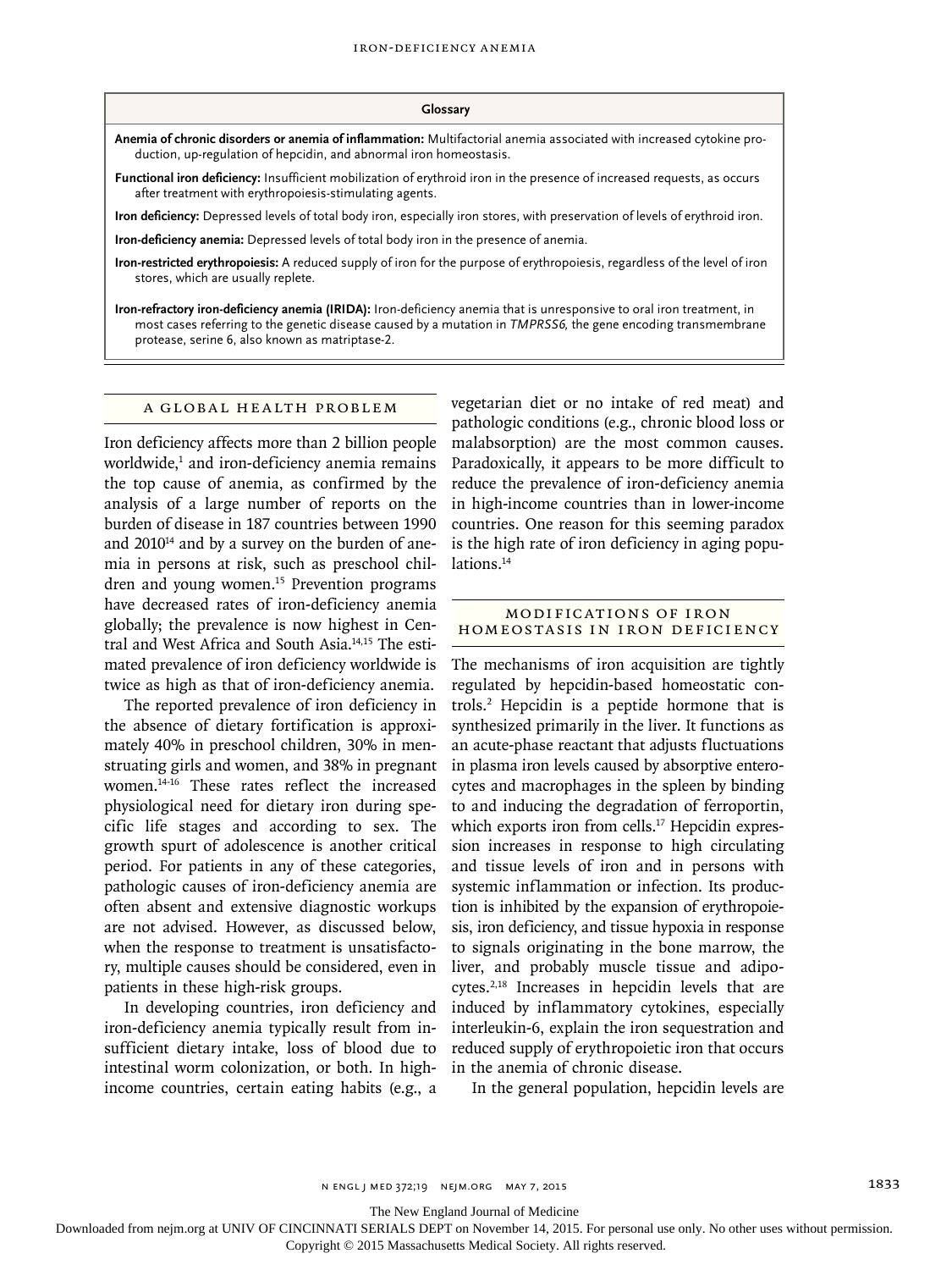

### **Figure 1. The Iron Cycle — Mechanisms of Adaptation to Iron Deficiency.**

The mechanisms of adaptation to iron deficiency are centered on the suppression of the hepatic hormone hepcidin and the tissue hypoxia that develops consequent to anemia. The production of erythropoietin (EPO) by the kidney increases in response to enhanced levels of hypoxia-inducible factor  $2\alpha$  (HIF-2 $\alpha$ ). As a consequence of the stimulation of erythropoietin, erythropoiesis is increased and hypochromic microcytic red cells are produced owing to the low availability of iron. Senescent red cells are destroyed by macrophages, and their iron is recycled. The increase in erythropoiesis suppresses the production of hepcidin. In mice, this function is mediated by erythroferrone (ERFE), which is secreted by the erythroblasts<sup>21</sup> to maintain adequate iron absorption and efficiency in erythropoiesis. HIF-2 $\alpha$ increases the expression of the duodenal divalent metal transporter  $1$  (DMT1) $^{22}$  on the apical surface of enterocytes to increase the transfer of dietary iron from the lumen to enterocytes. Hepcidin levels are depressed in response to a reduction in the physiologic signals that maintain its production (e.g., increases in levels of iron-bound transferrin and in the iron content of the liver), $2^{18}$  to the increased activity of the inhibitor transmembrane protease, serine 6 (TMPRSS6),<sup>23</sup> to the reduction in levels of the activator bone morphogenetic protein 6 (BMP6), and to increased inhibition from erythropoietin-stimulated erythropoiesis. Ferroportin (FPN), which is no longer being degraded because of the low levels of hepcidin, exports the available iron across the enterocyte basal membrane and from macrophage stores<sup>17</sup> to the circulation. Once stores are exhausted, levels of circulating iron decrease, even if absorption from the lumen is increased. Reduced levels of iron in the liver trigger increases in the synthesis of the iron carrier transferrin (referred to as apotransferrin when not bound to iron), further decreasing levels of iron-bound transferrin, the ligand of the transferrin receptor. Consequently, the uptake of iron from transferrin receptors by all cells and organs (e.g., skeletal muscles and the heart) is reduced.

low in girls and young women and higher — strong direct correlation with serum levels of similar to levels in men — in postmenopausal ferritin.<sup>19,20</sup> In iron deficiency, the transcription

women; fluctuations in hepcidin levels have a of hepcidin is suppressed. This adaptive mecha-

1834 **n engl j med 372;19 n engl j med 372;19 nejm.org May 7, 2015** 

The New England Journal of Medicine

Downloaded from nejm.org at UNIV OF CINCINNATI SERIALS DEPT on November 14, 2015. For personal use only. No other uses without permission.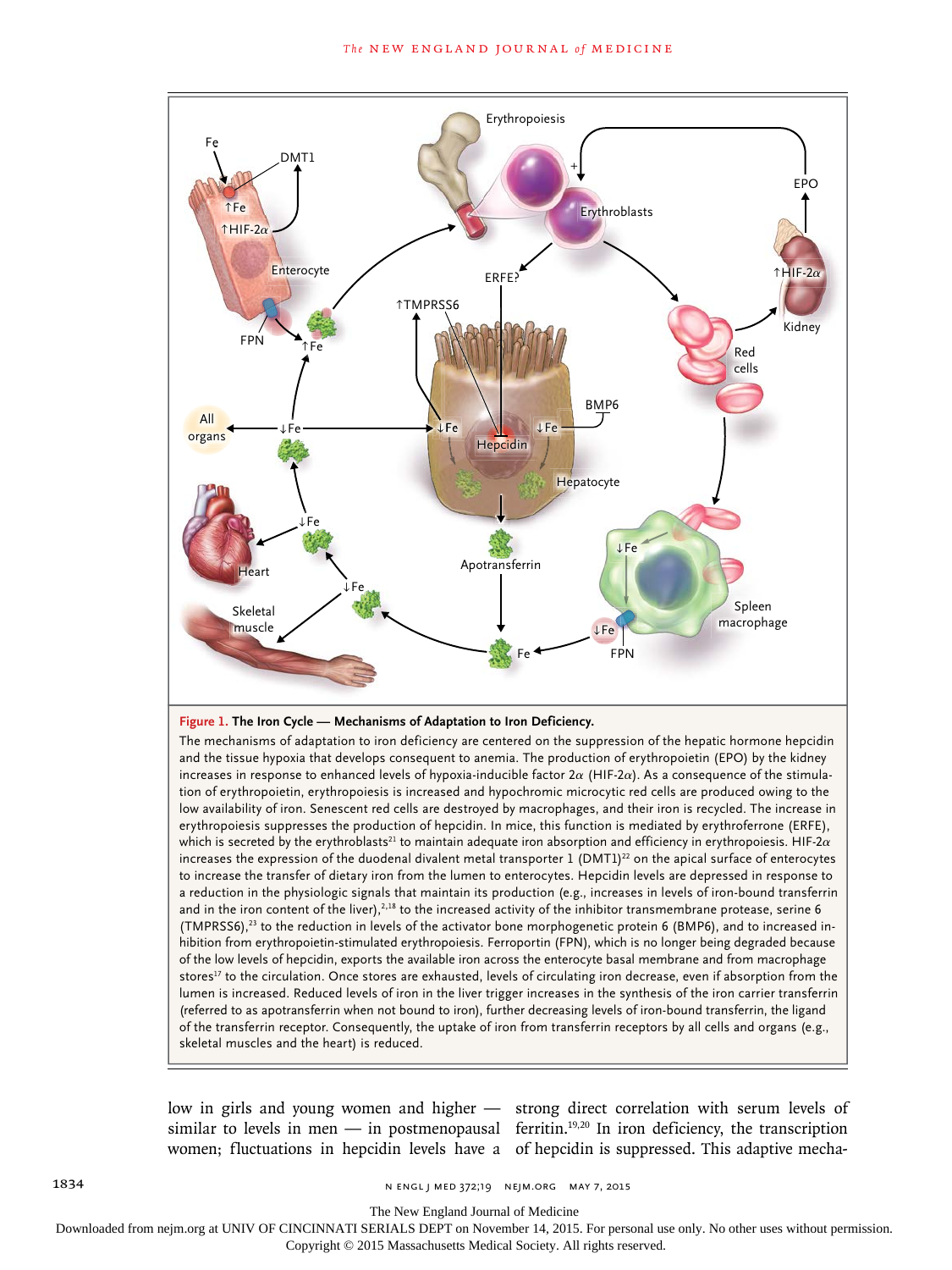| Table 1. Causes of Iron Deficiency.                                                                                   |                                                                                                                                                                                                                                                                                                                                                                                                                                                                                                                                                                                                                                                                 |  |  |  |
|-----------------------------------------------------------------------------------------------------------------------|-----------------------------------------------------------------------------------------------------------------------------------------------------------------------------------------------------------------------------------------------------------------------------------------------------------------------------------------------------------------------------------------------------------------------------------------------------------------------------------------------------------------------------------------------------------------------------------------------------------------------------------------------------------------|--|--|--|
| Cause                                                                                                                 | <b>Example</b>                                                                                                                                                                                                                                                                                                                                                                                                                                                                                                                                                                                                                                                  |  |  |  |
| Physiologic                                                                                                           |                                                                                                                                                                                                                                                                                                                                                                                                                                                                                                                                                                                                                                                                 |  |  |  |
| Increased demand                                                                                                      | Infancy, rapid growth (adolescence), menstrual blood loss, pregnancy (second and<br>third trimesters), blood donation                                                                                                                                                                                                                                                                                                                                                                                                                                                                                                                                           |  |  |  |
| Environmental                                                                                                         | Insufficient intake, resulting from poverty, malnutrition, diet (e.g., vegetarian, vegan,<br>iron-poor)                                                                                                                                                                                                                                                                                                                                                                                                                                                                                                                                                         |  |  |  |
| Pathologic                                                                                                            |                                                                                                                                                                                                                                                                                                                                                                                                                                                                                                                                                                                                                                                                 |  |  |  |
| Decreased absorption                                                                                                  | Gastrectomy, duodenal bypass, bariatric surgery, Helicobacter pylori infection, celiac<br>sprue, atrophic gastritis, inflammatory bowel diseases (e.g., ulcerative colitis,<br>Crohn's disease)*                                                                                                                                                                                                                                                                                                                                                                                                                                                                |  |  |  |
| Chronic blood loss                                                                                                    | Gastrointestinal tract, including esophagitis, erosive gastritis, peptic ulcer, diverticuli-<br>tis, benign tumors, intestinal cancer, inflammatory bowel diseases, angiodysplasia,<br>hemorrhoids, hookworm infestation, obscure source<br>Genitourinary system, including heavy menses, menorrhagia, intravascular hemoly-<br>sis (e.g., paroxysmal nocturnal hemoglobinuria, autoimmune hemolytic anemia<br>with cold antibodies, march hemoglobinuria, damaged heart valves, microangio-<br>pathic hemolysis)<br>Systemic bleeding, including hemorrhagic telangiectasia, chronic schistosomiasis,<br>Munchausen's syndrome (e.g, self-induced hemorrhages) |  |  |  |
| Drug-related                                                                                                          | Glucocorticoids, salicylates, NSAIDs, proton-pump inhibitors                                                                                                                                                                                                                                                                                                                                                                                                                                                                                                                                                                                                    |  |  |  |
| Genetic                                                                                                               | Iron-refractory iron-deficiency anemia                                                                                                                                                                                                                                                                                                                                                                                                                                                                                                                                                                                                                          |  |  |  |
| Iron-restricted erythropoietic                                                                                        | Treatment with erythropoiesis-stimulating agents, anemia of chronic disease, chronic<br>kidney disease*                                                                                                                                                                                                                                                                                                                                                                                                                                                                                                                                                         |  |  |  |
| * Inflammatory conditions may be associated with iron deficiency. NSAIDs denotes nonsteroidal antiinflammatory drugs. |                                                                                                                                                                                                                                                                                                                                                                                                                                                                                                                                                                                                                                                                 |  |  |  |

nism facilitates the absorption of iron (Fig. 1) and the release of iron from body stores. Intestinal iron uptake from the gut lumen through divalent metal transporter 1 (DMT1) is increased by the activation of hypoxia-inducible factor  $2\alpha$ <sup>22</sup> The degree of store repletion determines the rapidity with which iron deficiency develops in cases of blood loss or a drastic reduction in iron absorption. Hepatocytes appear to be a long-term reservoir for iron and release it more slowly than macrophages.

# C auses of Iron-Deficienc y ANEMIA

Poverty, malnutrition, and famine are self-explanatory causes of anemia in the multitude of people living with iron deficiency in developing countries, especially children and pregnant women. In addition, a cereal-based diet decreases iron bioavailability because phytates in grains sequester iron in a poorly absorbable complex. Other common causes in developing countries include hookworm infections and schistosomiasis, which cause chronic blood loss.<sup>14</sup> Strict vegan and vegetarian diets, malabsorption, and chronic blood loss resulting from heavy menstrual losses are well-known causes of iron-deficiency anemia in developed countries (Table 1). Chronic blood loss from the gastrointestinal tract, including occult blood, especially in male patients and elderly patients, may reveal the presence of benign lesions, angiodysplasia, or cancer. The origin of obscure gastrointestinal blood loss,<sup>24</sup> especially from the small bowel, may be clarified by means of video-capsule endoscopy, which is increasingly used when conventional workups for iron-deficiency anemia return negative results.<sup>25</sup> Persons who donate blood regularly are also at risk for iron deficiency, and their iron levels should be monitored.

In rare forms of intravascular hemolysis, iron is lost in the urine, and iron deficiency then aggravates anemia (e.g., in paroxysmal nocturnal hemoglobinuria). Anemia in endurance athletes may be due to hemolysis, blood loss, and often mild inflammation. Nonsteroidal antiinflammatory drugs and anticoagulants may contribute to blood loss, and proton-pump inhibitors are a frequently overlooked cause of impaired iron absorption (Table 1).<sup>26</sup>

The simultaneous occurrence of multiple causes of iron deficiency is common. In developing countries, low iron intake combined with

The New England Journal of Medicine

Downloaded from nejm.org at UNIV OF CINCINNATI SERIALS DEPT on November 14, 2015. For personal use only. No other uses without permission.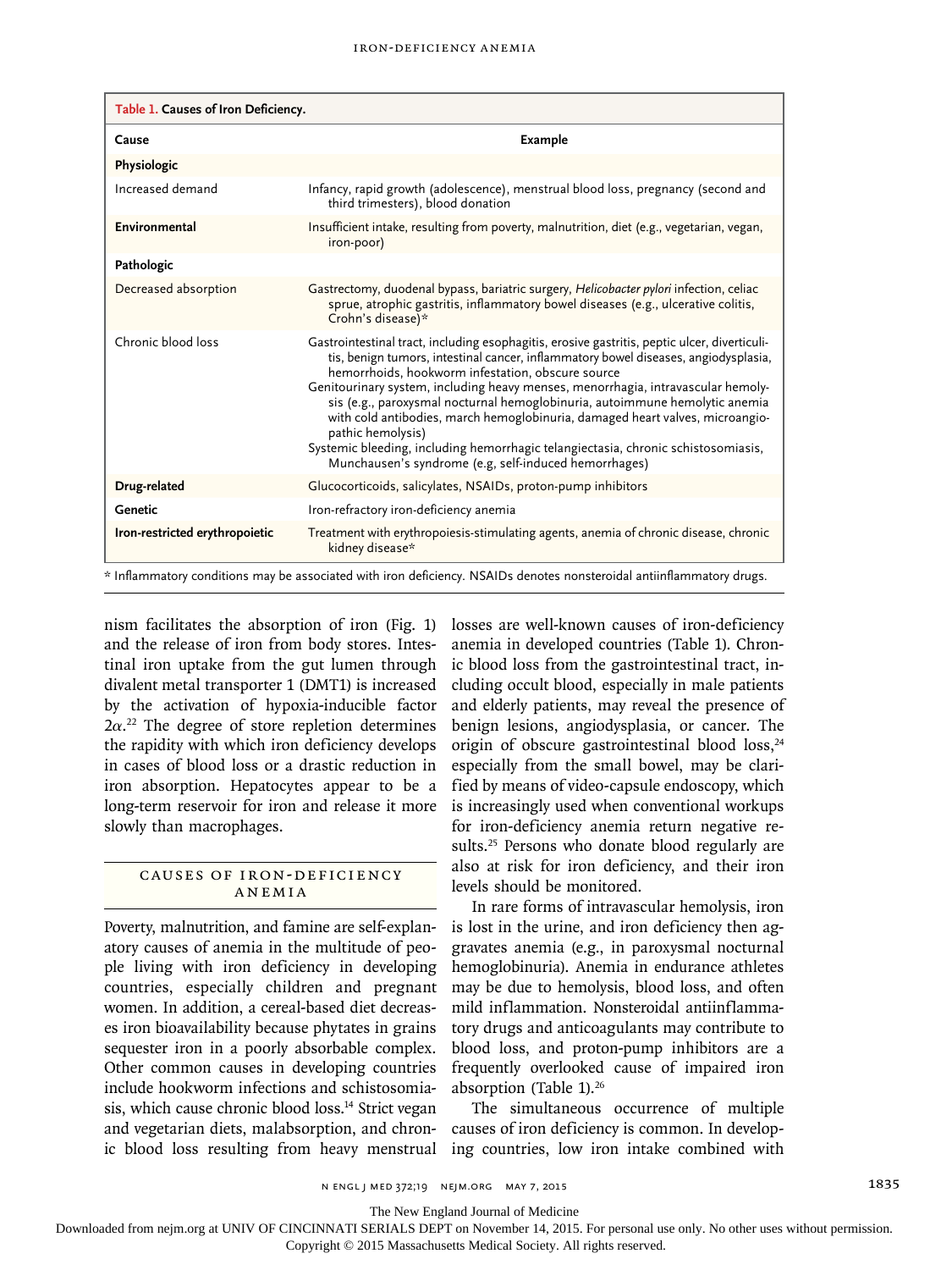intestinal infections with nematodes may result in severe anemia, especially in young children. The severity of iron deficiency is also associated with *Ancylostoma duodenale* (hookworm) load, according to the results of real-time polymerasechain-reaction assays of fecal samples.<sup>27</sup> In chronic schistosomiasis, blood losses combine with the anemia of inflammation.<sup>28</sup> Patients with hypermenorrhea may also have concomitant malabsorption of iron.<sup>29</sup> In end-stage kidney disease, iron-deficiency anemia results from blood loss during dialysis, reduced hepcidin clearance, inflammation, and certain drugs (e.g., proton-pump inhibitors and anticoagulants). In elderly persons, the prevalence of anemia correlates with advanced age and multiple related conditions, including iron deficiency,<sup>5</sup> inflammatory disorders, decreased levels of erythropoietin, and cancer.30 Obesity may be associated with mild iron deficiency because of subclinical inflammation, increased hepcidin levels, and decreased iron absorption.<sup>31</sup> Some studies report a high prevalence of iron deficiency (30 to 50%) in patients with congestive heart failure, 32,33 probably because of impaired iron absorption and inflammation: increased serum levels of hepcidin have been reported in the early stages of disease but not during disease progression.<sup>34</sup>

# Iron-Refractory Iron-Deficiency Anemia

Iron-deficiency anemia is usually acquired. However, the elucidation of systemic iron homeostasis has led to the recognition of a rare autosomal recessive disorder, iron-refractory iron-deficiency anemia (IRIDA) (Online Mendelian Inheritance in Man [OMIM] number, 206200).<sup>35</sup> Iron-deficiency anemia is defined as "refractory" when there is an absence of hematologic response (an increase of  $\langle 1 \rangle$  g of hemoglobin) after 4 to 6 weeks of treatment with oral iron.29 IRIDA is caused by a mutation in *TMPRSS6,*36 the gene encoding transmembrane protease, serine 6, also known as matriptase-2, which inhibits the signaling pathway that activates hepcidin (Fig.  $1$ ).<sup>37</sup> Loss-of-function mutations in *TMPRSS6* reported in more than 50 families<sup>38,39</sup> have led to constitutively high production of hepcidin, which blocks the intestinal absorption of iron. This type of anemia is variable, more severe in children, and unresponsive to treatment with oral iron. Typical findings include a striking microcytosis and extremely low transferrin saturation in the presence of normal or borderline-low ferritin levels and high hepcidin levels.38 The diagnosis ultimately requires sequencing of *TMPRSS6.* IRIDA represents less than 1% of the cases of iron-deficiency anemia seen in medical practice. However, knowledge of this condition is valuable to clinicians, since it clarifies how essential the suppression of hepcidin is (Fig. 1) to the body's response to pharmacologic iron. IRIDA also suggests the existence of genetic susceptibility to iron deficiency. Variants of *TMPRSS6* have been associated with the modulation of serum hepcidin levels in individual persons,<sup>40</sup> the variation in iron levels in population studies,<sup>41,42</sup> and even with iron-deficiency anemia in elderly Chinese women.43 It is possible that coexisting acquired factors explain the ethnic specificity of the latter association.

In most cases, iron resistance is due to disorders of the gastrointestinal tract<sup>29</sup> (Table 1). Partial or total gastrectomy or any surgical procedure that bypasses the duodenum can cause resistance to oral iron. Bariatric surgery, such as laparoscopic Roux-en-Y gastric bypass, which is performed in selected obese patients to reduce caloric intake and to correct diabetes, is an emerging cause of iron deficiency and anemia because the procedure effectively removes an active iron absorption site from the digestive process and increases gastric pH.44 The limited follow-up data on patients who have undergone the procedure indicate that iron deficiency develops in up to  $45\%$ ,<sup>45</sup> particularly in women; lifelong nutritional monitoring and iron supplementation are advised.46 *Helicobacter pylori* infection decreases iron absorption (Table 1) because the microorganism competes with its human host for available iron, reduces the bioavailability of vitamin C, and may lead to microerosions that cause bleeding.47 Since it is estimated that half the world's population is infected with *H. pylori,* clinicians should be aware of the possibility of infection and provide treatment in order to eradicate this source of iron-resistant iron-deficiency anemia. The prevalence of celiac disease and its atypical manifestations, which include iron-deficiency anemia, are increasingly recognized worldwide.48 In one study, screening for the prevalence of gluten sensitivity with the use of anti-transglutaminase antibodies uncovered

The New England Journal of Medicine

Downloaded from nejm.org at UNIV OF CINCINNATI SERIALS DEPT on November 14, 2015. For personal use only. No other uses without permission.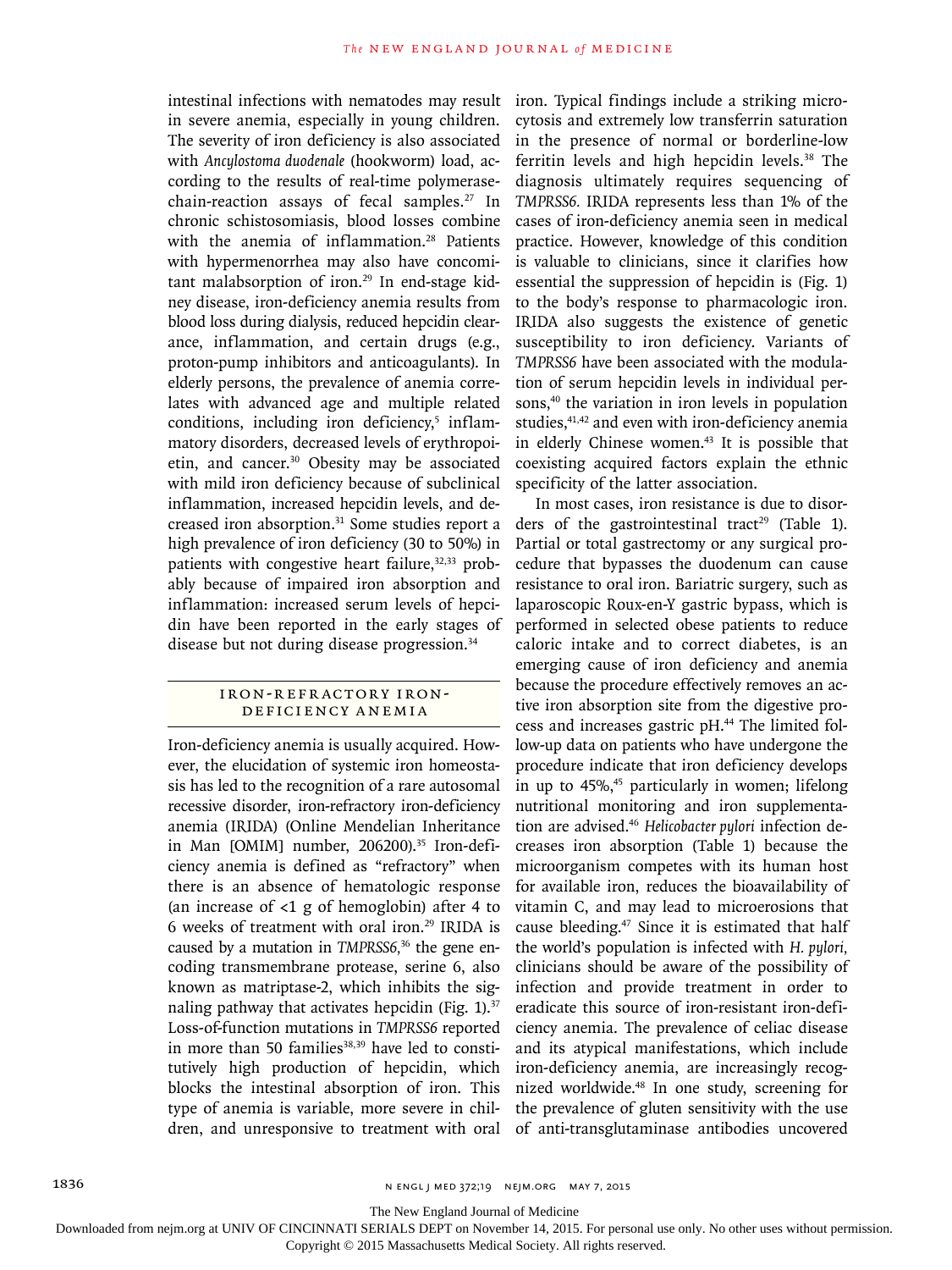negligible incidence among iron-replete participants, whereas 2.5% of participants with iron deficiency had sensitivity to gluten.<sup>49</sup> In another study of a series of patients with iron-refractory iron-deficiency anemia, 5% of participants had gluten sensitivity.29 These findings suggest that gluten sensitivity may be associated with ironrefractory iron-deficiency anemia. Similarly, autoimmune atrophic gastritis, another rare cause of iron-refractory deficiency anemia, which results from an immune reaction against gastric parietal cells and intrinsic factor, should be considered as a possible albeit unlikely cause of iron-refractory microcytic anemia.<sup>29</sup> In patients with inflammatory bowel disease, anemia may be iron-resistant, but it is multifactorial, often resulting from a combination of deficiencies in iron, folate, and vitamin  $B_{12}$ , inflammation, and side effects from drug therapy.

# Clinical Findings

Iron-deficiency anemia is chronic and frequently asymptomatic and thus may often go undiagnosed. Weakness, fatigue, difficulty in concentrating, and poor work productivity are nonspecific symptoms ascribed to low delivery of oxygen to body tissues and decreased activity of iron-containing enzymes. The extent to which these nonhematologic effects of iron deficiency are manifested before anemia develops is unclear. Signs of iron deficiency in tissue are subtle and may not respond to iron therapy. Iron deficiency has been reported to decrease cognitive performance and to delay mental and motor development in children.

Severe iron-deficiency anemia in pregnancy is associated with an increased risk of preterm labor, low neonatal weight, and increased newborn and maternal mortality. Iron deficiency may predispose a person to infections, precipitate heart failure, and cause restless leg syndrome. In patients with heart failure, iron deficiency has a negative effect on the quality of life, irrespective of the presence of anemia.<sup>50</sup>

# Determination of Iron Status

The traditional laboratory measures and results used to determine iron status and iron deficiency and related conditions (e.g., functional iron deficiency, iron-deficiency anemia, IRIDA,

and anemia of chronic diseases) are well established (Table 2). Serum ferritin level is the most sensitive and specific test used for the identification of iron deficiency (indicated by a level of  $\lt$ 30  $\mu$ g per liter). Levels are lower in patients with iron-deficiency anemia; a transferrin saturation level of less than 16% indicates an iron supply that is insufficient to support normal erythropoiesis. However, in determining iron status, it is important to consider the whole picture rather than relying on single test results. Guidelines for the differential diagnosis of microcytic anemias have recently been reviewed elsewhere.11,53 The diagnosis of iron-deficiency anemia in the context of inflammation is challenging and cannot be determined on the basis of the results of a single test (Table 2): significantly higher cutoff levels for ferritin are used to define iron-deficiency anemia accompanied by inflammation,3 with the best predictor being a ferritin level of less than 100  $\mu$ g per liter. Higher cutoff levels for ferritin are used in the diagnosis of iron deficiency in other conditions (e.g.,  $<$ 300  $\mu$ g per liter for heart failure<sup>50</sup> and for chronic kidney disease in the presence of a transferrin saturation level of less than  $30\%$ <sup>54</sup>). The assessment of iron stores through iron staining of bone marrow specimens obtained by means of biopsy is an option that is not used frequently. At present, no reliable test for hepcidin levels is available.

## **THERAPY**

# **Cautions and General Guidelines**

Patients with iron-deficiency anemia should receive iron supplementation. Caution must be used in areas in which malaria is endemic because supplementation may reverse the potentially protective effects of iron deficiency<sup>55</sup> or increase the susceptibility to coinfections.<sup>56</sup> In vitro studies have shown that the malaria parasite *Plasmodium falciparum* is less efficient in infecting iron-deficient erythrocytes than in infecting iron-replete erythrocytes, a protection that is reversed with iron supplementation.<sup>57</sup> Some studies support the view that measurement of hepcidin levels could help to determine the best time (e.g., the end of malaria season) to provide children in these regions with iron supplementation.58 Emerging data suggest that nonabsorbed iron could be harmful to patients because it

The New England Journal of Medicine

Downloaded from nejm.org at UNIV OF CINCINNATI SERIALS DEPT on November 14, 2015. For personal use only. No other uses without permission.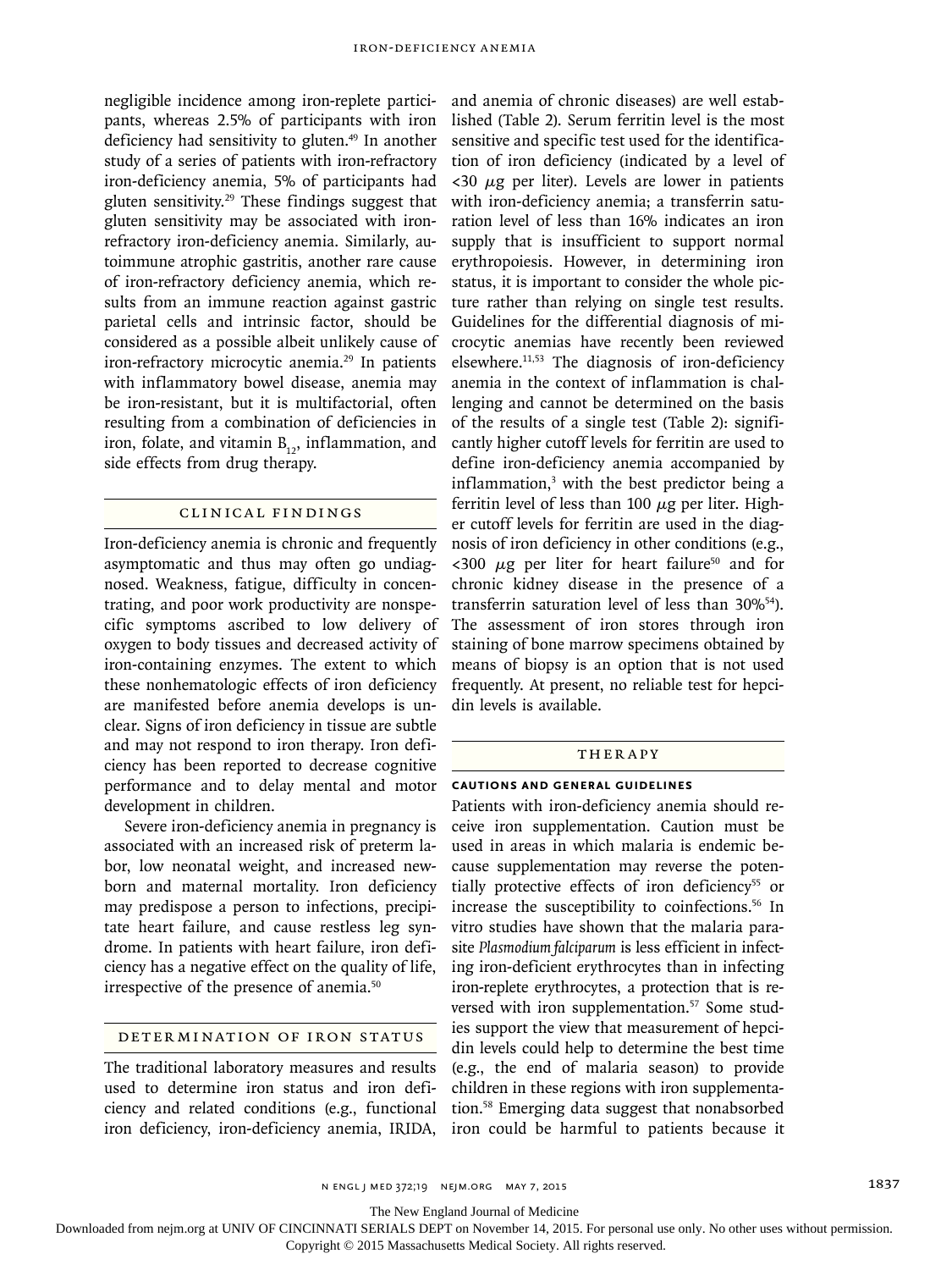| Table 2. Laboratory Tests for the Measurement of Iron Status in Adults.                                                                                                                                                                                                                                                                                                                                                                                                                                                                                                                                        |                    |                               |                           |                          |                                                                                                                                    |                                                                       |                |
|----------------------------------------------------------------------------------------------------------------------------------------------------------------------------------------------------------------------------------------------------------------------------------------------------------------------------------------------------------------------------------------------------------------------------------------------------------------------------------------------------------------------------------------------------------------------------------------------------------------|--------------------|-------------------------------|---------------------------|--------------------------|------------------------------------------------------------------------------------------------------------------------------------|-----------------------------------------------------------------------|----------------|
| Test                                                                                                                                                                                                                                                                                                                                                                                                                                                                                                                                                                                                           | Deficiency<br>Iron | Iron Deficiency<br>Functional | Iron-Deficiency<br>Anemia | <b>IRIDA</b>             | Anemia of Chronic<br><b>Diseases</b>                                                                                               | Anemia of Chronic<br>Iron-Deficiency<br>Anemia and<br><b>Diseases</b> | Normal Value   |
| Current                                                                                                                                                                                                                                                                                                                                                                                                                                                                                                                                                                                                        |                    |                               |                           |                          |                                                                                                                                    |                                                                       |                |
| $Inom-\mu mol/liter$                                                                                                                                                                                                                                                                                                                                                                                                                                                                                                                                                                                           | Low                | Low-normal                    | $\sum_{i=1}^{\infty}$     | $\overline{\phantom{0}}$ | Low                                                                                                                                | $\sum_{i=1}^{\infty}$                                                 | $10 - 30$      |
| Transferrin saturation - %                                                                                                                                                                                                                                                                                                                                                                                                                                                                                                                                                                                     | $\geq 16$          | Low-normal                    | $16*$                     | $rac{1}{\sqrt{2}}$       | Low-normal                                                                                                                         | Low-normal                                                            | $>16$ to $<45$ |
| Ferritin $-\mu g/l$ iter                                                                                                                                                                                                                                                                                                                                                                                                                                                                                                                                                                                       | 30 <sub>1</sub>    | Normal                        | $rac{10}{5}$              | Variable                 | >1001                                                                                                                              | $5001 -$                                                              |                |
| Men                                                                                                                                                                                                                                                                                                                                                                                                                                                                                                                                                                                                            |                    |                               |                           |                          |                                                                                                                                    |                                                                       | $40 - 300$     |
| Women                                                                                                                                                                                                                                                                                                                                                                                                                                                                                                                                                                                                          |                    |                               |                           |                          |                                                                                                                                    |                                                                       | $20 - 200$     |
| Hemoglobin - g/dl                                                                                                                                                                                                                                                                                                                                                                                                                                                                                                                                                                                              | Normal             | Normal                        | Low                       | Low                      | Low                                                                                                                                | Low                                                                   |                |
| Men                                                                                                                                                                                                                                                                                                                                                                                                                                                                                                                                                                                                            |                    |                               |                           |                          |                                                                                                                                    |                                                                       | $\geq$         |
| Women                                                                                                                                                                                                                                                                                                                                                                                                                                                                                                                                                                                                          |                    |                               |                           |                          |                                                                                                                                    |                                                                       | >12            |
| Mean corpuscular volume - fl                                                                                                                                                                                                                                                                                                                                                                                                                                                                                                                                                                                   | Normal             | Normal                        | $\frac{80}{5}$            | Very low                 | Low-normal                                                                                                                         | $\sum_{i=1}^{\infty}$                                                 | 80-95          |
| Mean corpuscular hemoglobin — pg                                                                                                                                                                                                                                                                                                                                                                                                                                                                                                                                                                               | <b>lormal</b>      | Normal                        | 527                       | Very low                 | Low-normal                                                                                                                         | Low                                                                   | $27 - 34$      |
| Proposed                                                                                                                                                                                                                                                                                                                                                                                                                                                                                                                                                                                                       |                    |                               |                           |                          |                                                                                                                                    |                                                                       |                |
| sTFR - mg/liter                                                                                                                                                                                                                                                                                                                                                                                                                                                                                                                                                                                                | 나<br>이             | High                          | High                      | High                     | Low-normal                                                                                                                         | Variable                                                              | Varies         |
| sTFR/log ferritin index                                                                                                                                                                                                                                                                                                                                                                                                                                                                                                                                                                                        | $\frac{4}{2}$      | $\frac{4}{2}$                 | $\tilde{z}$               | ⋚                        | $\vec{\nabla}$                                                                                                                     | $\tilde{\mathcal{L}}$                                                 | Varies         |
| Hepcidin                                                                                                                                                                                                                                                                                                                                                                                                                                                                                                                                                                                                       | Low                | Low                           | Very low                  | Normal-high              | High                                                                                                                               | Normal-high                                                           | Varies         |
| Zinc protoporphyrin**                                                                                                                                                                                                                                                                                                                                                                                                                                                                                                                                                                                          | lormal<br>∠        | 소.<br>도                       | 나 <sub>울</sub>            | 사 <sub>효</sub>           | Нigh                                                                                                                               | High                                                                  | Varies         |
| Reticulocyte hemoglobin content - pg; ;                                                                                                                                                                                                                                                                                                                                                                                                                                                                                                                                                                        | $<25$              | 55                            | Low                       | Low                      | Low                                                                                                                                | Low                                                                   | $31.2 \pm 1.6$ |
| Perl's staining of bone marrow for iron                                                                                                                                                                                                                                                                                                                                                                                                                                                                                                                                                                        | Negative           | Variable                      | Negative                  | Positive                 | Strongly positive                                                                                                                  | Positive                                                              | Positive       |
| The value for ferritin in the anemia of chronic disease and the combined value for the anemia of chronic disease and iron deficiency are from Weiss and Goodnough. <sup>3</sup><br>The value for ferritin in the diagnosis of iron-deficiency anemia has a sensitivity of 92% and a specificity of 83% according to Goodnough et al. <sup>4</sup><br>The value for transferrin saturation in the diagnosis of iron-deficiency anemia is from Beutler and Waalen. <sup>51</sup><br>ods used to measure sTFR have been not standardized. <sup>3</sup><br>The value for the soluble transferrin receptor (sT<br>∗ |                    |                               |                           |                          | FR), which is shed by the erythroblast membrane in serum, may be useful in the assessment of iron-deficiency anemia, but the meth- |                                                                       |                |

1838 **n ENGL J MED 372;19 NEJM.ORG MAY 7, 2015** 

Normal values vary according to the method of measurement used.

The sTFR/log ferritin index has been proposed to distinguish iron-deficiency anemia in the anemia of chronic disease from the anemia of chronic disease alone.3

Normal values vary according to the method of measurement used.<br>The sTFR/log ferritin index has been proposed to distinguish iron-deficiency anemia in the anemia of chronic disease from the anemia of chronic disease alone.

 $**$  The values for zinc protoporphyrin are used only in screening for or monitoring iron-deficiency anemia.. $9$ 

 $\dagger$ † Reduction of reticulocyte hemoglobin content is an early sign of functional iron deficiency. $^{12}$ 

¶

|<br>= 长

 $\left\langle \!\! \right\rangle$ 

The New England Journal of Medicine

Downloaded from nejm.org at UNIV OF CINCINNATI SERIALS DEPT on November 14, 2015. For personal use only. No other uses without permission.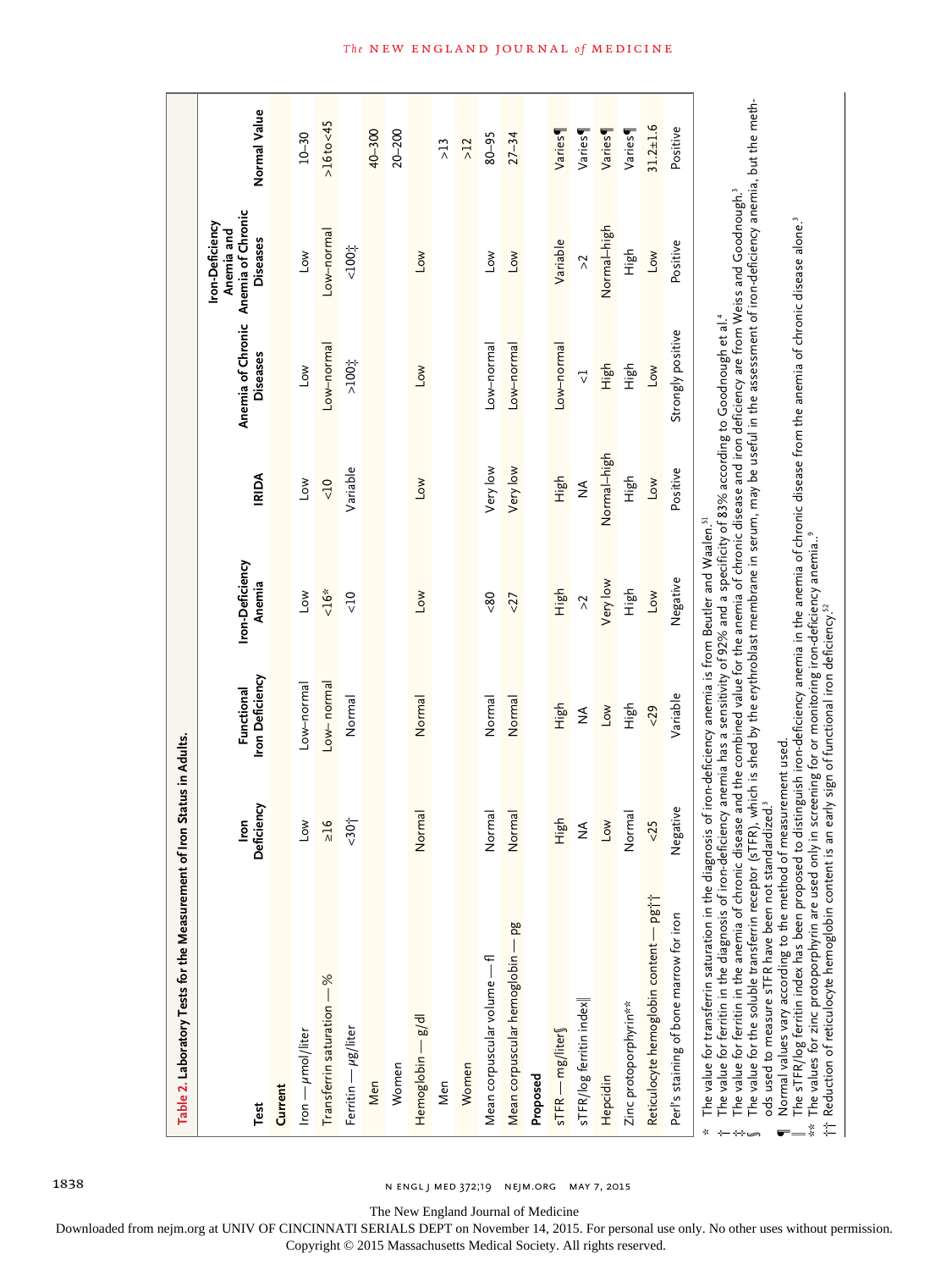might modify the gut microbiota, increasing the concentration of intestinal pathogens.59

The benefit of treating iron deficiency before the development of anemia remains uncertain. A few small studies show that the administration of intravenous iron improves fatigue in women without anemia whose ferritin levels are in the iron-deficient range.<sup>60</sup> Some studies have also suggested that oral iron supplementation benefits physical performance in women of reproductive age,<sup>61</sup> but such studies have included a limited number of participants and are strikingly heterogeneous.

Patients with severe iron-deficiency anemia that causes cardiovascular symptoms, such as heart failure or angina, should receive red-cell transfusions. This approach rapidly corrects not only hypoxia but also iron deficiency, since one unit of packed red cells provides approximately 200 mg of iron.

# **Oral Iron Therapy**

The administration of oral iron is a convenient, inexpensive, and effective means of treating stable patients. Among the myriad preparations on the market, iron sulfate is the most frequently used; gluconate and fumarate are also effective iron salts. The recommended daily dose for adults with iron deficiency is 100 to 200 mg of elementary iron and that for children is 3 to 6 mg per kilogram of body weight of a liquid preparation; for both groups the supplement should be administered in divided doses without food. The addition of vitamin C may improve absorption. The low hepcidin levels in patients with iron-deficiency anemia ensure effective iron absorption and the rapid recovery of hemoglobin levels; however, 3 to 6 months of treatment are required for the repletion of iron stores and the normalization of serum ferritin levels. Long-term use of oral iron is limited by side effects, including nausea, vomiting, constipation, and metallic taste; these side effects are frequent and, although not severe, are often worrisome to patients. Although oral iron may cause dark stools, it does not produce false positive results on tests for occult blood. If treatment with oral iron fails, the reasons may include premature termination of treatment, lack of compliance with the regimen or discontinuation by the patient, or a truly refractory response to treatment. In the latter case, other, specific treatments,

#### **Table 3. Indications for Parenteral Iron Therapy.**

# **Established indication**

# Failure of oral therapy

- Iron intolerance or with low iron levels that are refractory to treatment (e.g., after gastrectomy or duodenal bypass, with *Helicobacter pylori* infection, or with celiac disease, atrophic gastritis, inflammatory bowel disease, or genetically induced IRIDA\*)
- Need for quick recovery (e.g., with severe iron deficiency in the second or third trimester of pregnancy or with chronic bleeding that is not manageable with oral iron, as may occur in patients with congenital coagulation disorders)
- Substitution for blood transfusions when not accepted by patient for religious reasons
- Use of erythropoiesis-stimulating agents in chronic kidney disease

# **Potential indication**

- Anemia of chronic kidney disease (without treatment of erythropoiesis-stimulating agents)
- Persistent anemia after use of erythropoiesis-stimulating agents in patients with cancer who are receiving chemotherapy
- Anemia of chronic disease unresponsive to treatment with erythropoiesisstimulating agents alone

# **Potential indication with insufficient supporting data**

Iron deficiency in heart failure

Transfusion-sparing strategy in surgical patients

\* Celiac disease or *H. pylori* infection should be considered if the anemia remains refractory to treatment. IRIDA denotes iron-refractory iron-deficiency anemia.

such as the eradication of infection with *H. pylori* or the introduction of a gluten-free diet in patients with celiac disease, may restore the capacity for iron absorption and eliminate the need for supplementation in some patients.<sup>29</sup> There are no known markers that can be used to predict which patients will or will not have a response to oral iron therapy. The oral iron challenge test (in which 60 mg of oral iron is administered and serum iron levels are measured 1 to 2 hours afterward) is rarely used since it has not been extensively validated. A pilot study showed that measurement of serum hepcidin levels could help to identify patients in whom a response to oral iron is probable (those with low hepcidin levels) and those in whom it is not probable (those with normal or elevated hepcidin levels).62 However, hepcidin tests are not routinely available for clinical use. Assessment of an early response to oral iron might also be useful in the treatment of iron-deficiency anemia in patients with anemia of chronic disease. One study in patients with rheumatologic dis-

The New England Journal of Medicine

Downloaded from nejm.org at UNIV OF CINCINNATI SERIALS DEPT on November 14, 2015. For personal use only. No other uses without permission.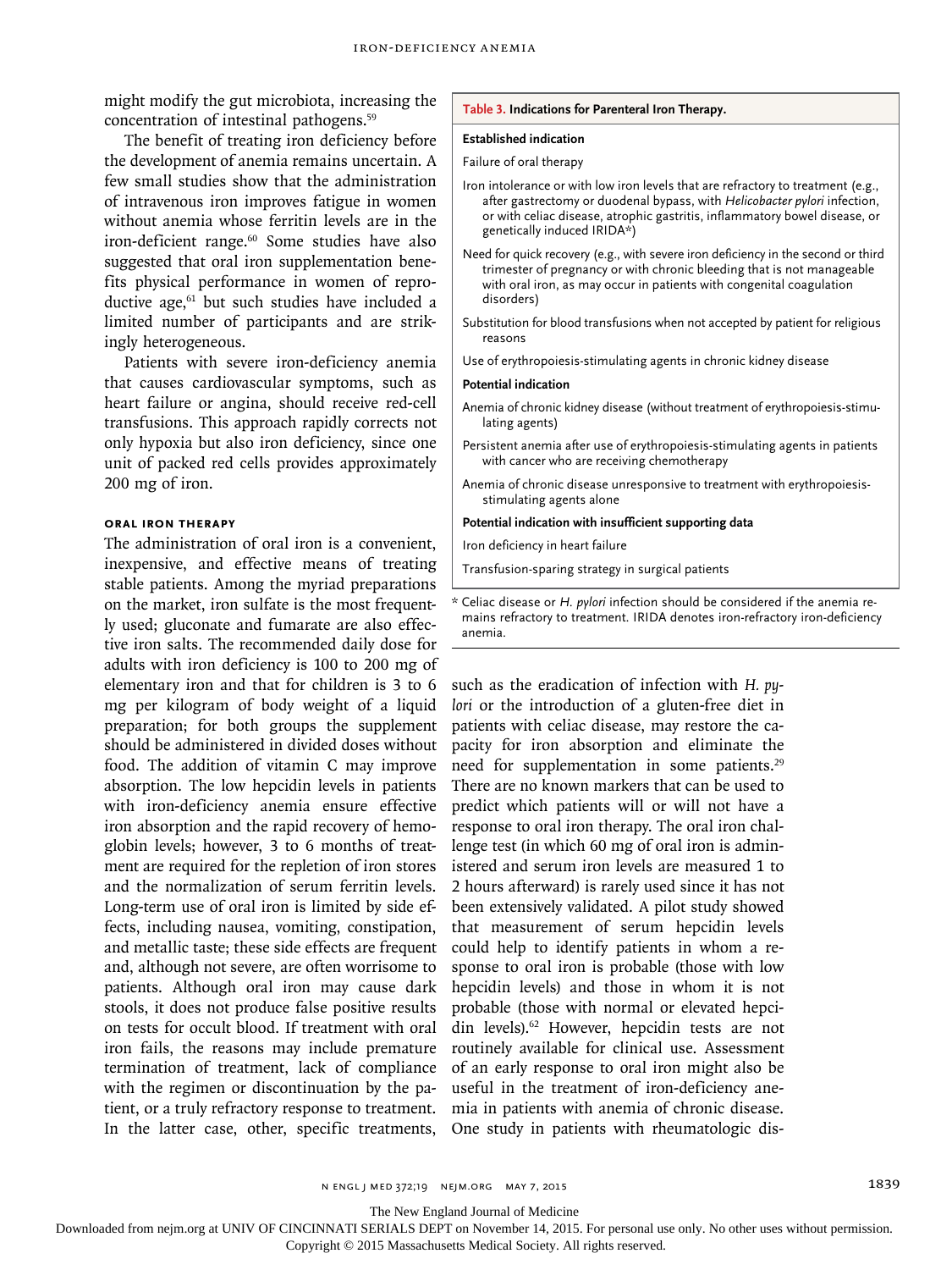| Table 4. Iron Preparations for Intravenous Use.* |                                |                                |  |  |
|--------------------------------------------------|--------------------------------|--------------------------------|--|--|
| Formulation                                      | Dose per Infusion              |                                |  |  |
|                                                  | Standard                       | Maximum per Single Infusion    |  |  |
| Ferric gluconate (Ferlecit)                      | 125 mg/10-60 min               | 250 mg/60 min                  |  |  |
| Iron sucrose (Venofer)                           | 100-400 mg/2-90 min            | 300 mg/2 hr                    |  |  |
| Low-molecular-weight iron dextran<br>(INFeD)个    | $100 \text{ mg}/2 \text{ min}$ | 1000 mg/1-4 hr)                |  |  |
| Ferumoxytol (Feraheme) +                         | 510 mg/ $>1$ min               | 510-1020 mg/15-60 min          |  |  |
| Ferric carboxymaltose (Ferinject) +              | 750-1000 mg/15-30 min          | 750-1000 mg/15-30 min          |  |  |
| Iron isomaltoside (Monofer)†*                    | 20 mg/kg of body weight/15 min | 20 mg/kg of body weight/15 min |  |  |

 $*$  Data are adapted from Powers and Buchanan<sup>13</sup> and Auerbach and Ballard<sup>66</sup>

† Drugs that can be administered as a total dose in a single infusion.

‡ Iron isomaltoside is licensed for use only in Europe.

ease and iron-deficiency anemia showed that a change in the hemoglobin content of reticulocytes (and in serum levels of iron and transferrin saturation) may predict the response to the administration of oral iron after 1 week of therapy.<sup>63</sup>

# **Parenteral Iron Therapy**

The possibility of hypersensitivity reactions (including anaphylaxis) to high-molecular-weight iron dextran has traditionally limited the indications for the intravenous administration of iron. Newly approved, safer iron formulations are modifying this clinical practice (Table 3). Because the use of intravenous iron circumvents the problem of iron absorption, it is more effective and increases hemoglobin levels more quickly than oral iron.54,64,65 Another advantage is that in some patients the total dose required (up to 1000 mg) can be provided in a single infusion (Table 4). The dose needed is calculated with this formula: body weight in kilograms  $\times$  2.3 $\times$ hemoglobin deficiency (target hemoglobin level −patient hemoglobin level)+500to 1000 mg iron for the repletion of iron stores. The cost of parenteral iron therapy is high, but the number of hospital or clinic visits that are required is significantly decreased.67

Patients with malabsorption and genetic IRIDA38,39 may require intravenous iron. Intravenous administration is also preferred when a rapid increase in hemoglobin level is required or when iron-deficiency anemia caused by chronic blood loss cannot be controlled with the use of oral iron, as is the case in patients with hereditary hemorrhagic telangiectasia. Active inflammatory bowel disease is an emerging indication for the use of intravenous iron (Table 3); oral iron is not only ineffective but may also increase local inflammation.<sup>68</sup>

Intravenous iron is essential in the management of anemia in patients with chronic kidney disease who are receiving dialysis and treatment with erythropoiesis-stimulating agents. The addition of iron supplementation may eliminate or delay the need for these agents in some patients with chronic kidney disease who are not receiving dialysis.6,69 Erythropoiesis-stimulating agents are also used in selected patients with low-risk myelodysplastic syndrome and in patients with cancer who are receiving chemotherapy: in these circumstances, iron supplementation is usually limited to patients with concomitant iron deficiency or to those in whom there is no response to erythropoiesis-stimulating agents; intravenous iron is preferred when high hepcidin levels create a condition that is refractory to supplementation with oral iron.<sup>6</sup> The way in which iron enhances the effect of erythropoiesis-stimulating agents is unclear. One hypothesis suggests that increased iron in macrophages leads to the overexpression of ferroportin by means of the iron-responsive element–iron-regulatory protein system, which enhances the mobilization of iron for use in erythropoiesis.4 Intravenous iron should be avoided in the first trimester of pregnancy because of the lack of data on safety $\sigma$ ; it has an acceptable side-effect profile when used later in pregnancy. $71$ 

Studies of the use of parenteral iron therapy for conditions other than those mentioned are

The New England Journal of Medicine

Downloaded from nejm.org at UNIV OF CINCINNATI SERIALS DEPT on November 14, 2015. For personal use only. No other uses without permission.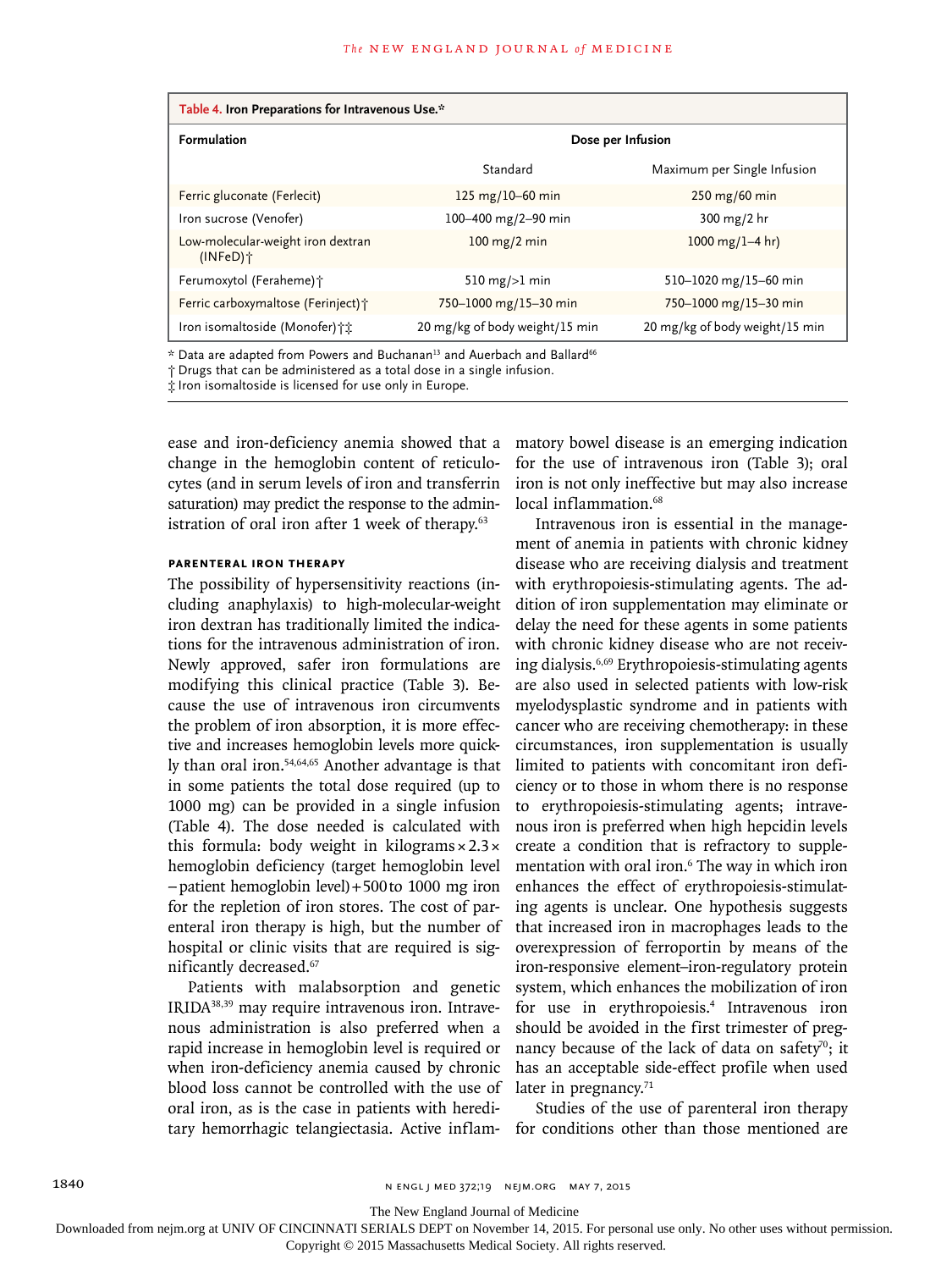either limited or not controlled. A multicenter European trial of patients with iron deficiency and chronic heart failure showed that the use of intravenous iron supplementation led to improvements in physical performance, New York Heart Association functional class,<sup>50</sup> and quality of life independently from the correction of anemia<sup>72</sup>; more recently, 1 year of treatment was associated with a reduced risk of hospitalization.73 However, since these results were based largely on subjective evaluation, larger and longer-term studies are required to assess the real benefit of administering iron to patients with heart failure.

The transient side effects of intravenous iron supplementation include nausea, vomiting, pruritus, headache, and flushing; myalgia, arthralgia, and back and chest pain usually resolve within 48 hours, even after total dose administration.<sup>74</sup> Hypersensitivity reactions are rare,  $66,74$ as are severe or life-threatening reactions<sup> $75$ </sup>; the pathophysiological features of these reactions are uncertain and might be exacerbated by released free iron,<sup>70,76</sup> a phenomenon that does not occur with currently used formulations. Predisposing conditions are rapid infusions, a history of atopy, and drug allergy. Practical recommendations for minimizing risk $70$  include a slow infusion rate, careful patient observation, and administration by trained health care personnel in an environment with access to resuscitation facilities.75 The test dose may provide false reassurance; premedication with antihistamine is no longer advised because it may cause hypotension and tachycardia.70,75,76

Clinical trials are reassuring with regard to the efficacy and side-effect profile of intravenous iron. Some concern persists with regard to the long-term biologic effects of iron and its effects on the generation of oxygen radicals, patient susceptibility to infections,<sup>54,66</sup> and the potential such treatment would have to worsen conditions such as type 2 diabetes and other chronic metabolic disorders.77 Well-designed, randomized, controlled trials are needed to verify the long-term effects of intravenous iron supplementation.<sup>78</sup> In the interim, intravenous iron should be used only when the benefits outweigh the risks.

No potential conflict of interest relevant to this article was reported.

Disclosure forms provided by the author are available with the full text of this article at NEJM.org.

#### **References**

**1.** McLean E, Cogswell M, Egli I, Wojdyla D, de Benoist B. Worldwide prevalence of anaemia, WHO Vitamin and Mineral Nutrition Information System, 1993-2005. Public Health Nutr 2009;12: 444-54.

**2.** Hentze MW, Muckenthaler MU, Galy B, Camaschella C. Two to tango: regulation of mammalian iron metabolism. Cell 2010;142:24-38.

**3.** Weiss G, Goodnough LT. Anemia of chronic disease. N Engl J Med 2005;352: 1011-23.

**4.** Goodnough LT, Nemeth E, Ganz T. Detection, evaluation, and management of iron-restricted erythropoiesis. Blood 2010;116:4754-61.

**5.** Goodnough LT, Schrier SL. Evaluation and management of anemia in the elderly. Am J Hematol 2014;89:88-96.

**6.** Macdougall IC. Iron supplementation in nephrology and oncology: what do we have in common? Oncologist 2011;16: Suppl 3:25-34.

**7.** Ferrucci L, Semba RD, Guralnik JM, et al. Proinflammatory state, hepcidin, and anemia in older persons. Blood 2010;115: 3810-6.

**8.** Marković M, Majkić-Singh N, Ignjatović S, Singh S. Reticulocyte haemoglobin content vs. soluble transferrin receptor and ferritin index in iron deficiency anaemia accompanied with inflammation. Int J Lab Hematol 2007;29:341-6.

**9.** Thomas DW, Hinchliffe RF, Briggs C, Macdougall IC, Littlewood T, Cavill I. Guideline for the laboratory diagnosis of functional iron deficiency. Br J Haematol 2013;161:639-48.

**10.** Schrier SL. Causes and diagnosis of iron deficiency anemia in the adults. 2014 (http://www.uptodate.com/contents/ causes-and-diagnosis-of-iron-deficiency -anemia-in-the-adult).

**11.** DeLoughery TG. Microcytic anemia. N Engl J Med 2014;371:1324-31.

**12.** Pavord S, Myers B, Robinson S, Allard S, Strong J, Oppenheimer C. UK guidelines on the management of iron deficiency in pregnancy. Br J Haematol 2012; 156:588-600.

**13.** Powers JM, Buchanan GR. Diagnosis and management of iron deficiency anemia. Hematol Oncol Clin North Am 2014; 28:729-45.

**14.** Kassebaum NJ, Jasrasaria R, Naghavi M, et al. A systematic analysis of global anemia burden from 1990 to 2010. Blood 2014;123:615-24.

**15.** Stevens GA, Finucane MM, De-Regil LM, et al. Global, regional, and national trends in haemoglobin concentration and prevalence of total and severe anaemia in children and pregnant and non-pregnant women for 1995-2011: a systematic analysis of population-representative data. Lancet Glob Health 2013;1(1):e16-e25.

**16.** Pasricha SR, Drakesmith H, Black J, Hipgrave D, Biggs BA. Control of iron deficiency anemia in low- and middleincome countries. Blood 2013;121:2607-17. **17.** Nemeth E, Tuttle MS, Powelson J, et al. Hepcidin regulates cellular iron efflux by binding to ferroportin and inducing its internalization. Science 2004;306:2090-3. **18.** Camaschella C. Iron and hepcidin: a story of recycling and balance. Hematology Am Soc Hematol Educ Program 2013; 2013:1-8.

**19.** Galesloot TE, Vermeulen SH, Geurts-Moespot AJ, et al. Serum hepcidin: reference ranges and biochemical correlates in the general population. Blood 2011; 117(25):e218-e225.

**20.** Traglia M, Girelli D, Biino G, et al. Association of HFE and TMPRSS6 genetic variants with iron and erythrocyte parameters is only in part dependent on serum hepcidin concentrations. J Med Genet 2011;48:629-34.

**21.** Kautz L, Jung G, Valore EV, Rivella S, Nemeth E, Ganz T. Identification of erythroferrone as an erythroid regulator

The New England Journal of Medicine

Downloaded from nejm.org at UNIV OF CINCINNATI SERIALS DEPT on November 14, 2015. For personal use only. No other uses without permission.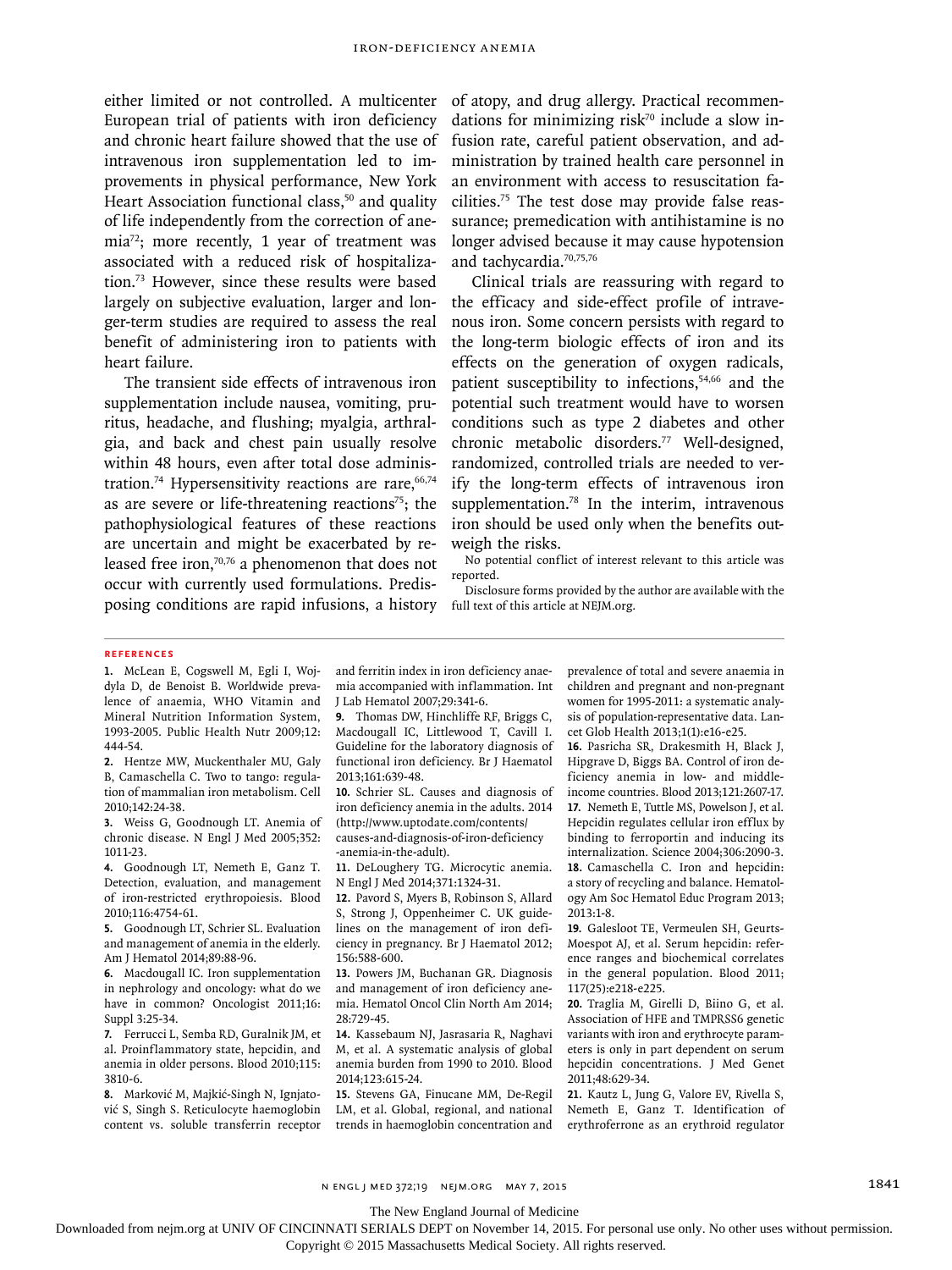of iron metabolism. Nat Genet 2014;46: 678-84.

**22.** Mastrogiannaki MMP, Matak P, Peyssonnaux C. The gut in iron homeostasis: role of HIF-2 under normal and pathological conditions. Blood 2013;122:885- 92.

**23.** Zhang AS, Anderson SA, Wang J, et al. Suppression of hepatic hepcidin expression in response to acute iron deprivation is associated with an increase of matriptase-2 protein. Blood 2011;117:1687-99.

**24.** Goenka MK, Majumder S, Goenka U. Capsule endoscopy: present status and future expectation. World J Gastroenterol 2014;20:10024-37.

**25.** Mustafa BF, Samaan M, Langmead L, Khasraw M. Small bowel video capsule endoscopy: an overview. Expert Rev Gastroenterol Hepatol 2013;7:323-9.

**26.** Heidelbaugh JJ. Proton pump inhibitors and risk of vitamin and mineral deficiency: evidence and clinical implications. Ther Adv Drug Saf 2013;4:125-33.

**27.** Jonker FA, Calis JC, Phiri K, et al. Real-time PCR demonstrates Ancylostoma duodenale is a key factor in the etiology of severe anemia and iron deficiency in Malawian pre-school children. PLoS Negl Trop Dis 2012;6(3):e1555.

**28.** Friedman JF, Kanzaria HK, McGarvey ST. Human schistosomiasis and anemia: the relationship and potential mechanisms. Trends Parasitol 2005;21:386-92.

**29.** Hershko C, Camaschella C. How I treat unexplained refractory iron deficiency anemia. Blood 2014;123:326-33.

**30.** Bach V, Schruckmayer G, Sam I, Kemmler G, Stauder R. Prevalence and possible causes of anemia in the elderly: a crosssectional analysis of a large European university hospital cohort. Clin Interv Aging 2014;9:1187-96.

**31.** Aigner E, Feldman A, Datz C. Obesity as an emerging risk factor for iron deficiency. Nutrients 2014;6:3587-600.

**32.** van Veldhuisen DJ, Anker SD, Ponikowski P, Macdougall IC. Anemia and iron deficiency in heart failure: mechanisms and therapeutic approaches. Nat Rev Cardiol 2011;8:485-93.

**33.** Cohen-Solal A, Damy T, Terbah M, et al. High prevalence of iron deficiency in patients with acute decompensated heart failure. Eur J Heart Fail 2014;16:984-91.

**34.** Jankowska EA, Malyszko J, Ardehali H, et al. Iron status in patients with chronic heart failure. Eur Heart J 2013;34:827-34. **35.** Finberg KE, Heeney MM, Campagna DR, et al. Mutations in TMPRSS6 cause iron-refractory iron deficiency anemia (IRIDA). Nat Genet 2008;40:569-71.

**36.** Du X, She E, Gelbart T, et al. The serine protease TMPRSS6 is required to sense iron deficiency. Science 2008;320:1088-92. **37.** Silvestri L, Pagani A, Nai A, De Domenico I, Kaplan J, Camaschella C. The serine protease matriptase-2 (TMPRSS6)

inhibits hepcidin activation by cleaving membrane hemojuvelin. Cell Metab 2008; 8:502-11.

**38.** De Falco L, Sanchez M, Silvestri L, et al. Iron refractory iron deficiency anemia. Haematologica 2013;98:845-53.

**39.** Heeney MM, Finberg KE. Iron-refractory iron deficiency anemia (IRIDA). Hematol Oncol Clin North Am 2014;28:637-52. **40.** Nai A, Pagani A, Silvestri L, et al. TMPRSS6 rs855791 modulates hepcidin transcription in vitro and serum hepcidin levels in normal individuals. Blood 2011; 118:4459-62.

**41.** Benyamin B, Ferreira MA, Willemsen G, et al. Common variants in TMPRSS6 are associated with iron status and erythrocyte volume. Nat Genet 2009;41:1173-5. **42.** Tanaka T, Roy CN, Yao W, et al. A genome-wide association analysis of serum iron concentrations. Blood 2010;115:94-6. **43.** An P, Wu Q, Wang H, et al. TMPRSS6, but not TF, TFR2 or BMP2 variants are associated with increased risk of iron-deficiency anemia. Hum Mol Genet 2012;21: 2124-31.

**44.** Warsch S, Byrnes J. Emerging causes of iron deficiency anemia refractory to oral iron supplementation. World J Gastrointest Pharmacol Ther 2013;4:49-53.

**45.** Stein J, Stier C, Raab H, Weiner R. Review article: the nutritional and pharmacological consequences of obesity surgery. Aliment Pharmacol Ther 2014;40:582-609. **46.** Obinwanne KM, Fredrickson KA, Mathiason MA, Kallies KJ, Farnen JP, Kothari SN. Incidence, treatment, and outcomes of iron deficiency after laparoscopic Roux-en-Y gastric bypass: a 10-year analysis. J Am Coll Surg 2014;218:246-52.

**47.** Franceschi F, Zuccalà G, Roccarina D, Gasbarrini A. Clinical effects of Helicobacter pylori outside the stomach. Nat Rev Gastroenterol Hepatol 2014;11:234-42.

**48.** Rubio-Tapia A, Hill ID, Kelly CP, Calderwood AH, Murray JA. ACG clinical guidelines: diagnosis and management of celiac disease. Am J Gastroenterol 2013; 108:656-76.

**49.** Murray JA, McLachlan S, Adams PC, et al. Association between celiac disease and iron deficiency in Caucasians, but not non-Caucasians. Clin Gastroenterol Hepatol 2013;11:808-14.

**50.** Anker SD, Comin Colet J, Filippatos G, et al. Ferric carboxymaltose in patients with heart failure and iron deficiency. N Engl J Med 2009;361:2436-48.

**51.** Beutler E, Waalen J. The definition of anemia: what is the lower limit of normal of the blood hemoglobin concentration? Blood 2006;107:1747-50.

**52.** Brugnara C, Mohandas N. Red cell indices in classification and treatment of anemias: from M.M. Wintrobes's original 1934 classification to the third millennium. Curr Opin Hematol 2013;20:222-30. **53.** Camaschella C. How I manage patients with atypical microcytic anaemia. Br J Haematol 2013;160:12-24.

**54.** Macdougall IC, Bock AH, Carrera F, et al. FIND-CKD: a randomized trial of intravenous ferric carboxymaltose versus oral iron in patients with chronic kidney disease and iron deficiency anaemia. Nephrol Dial Transplant 2014;29:2075-84. **55.** Sazawal S, Black RE, Ramsan M, et al. Effects of routine prophylactic supplementation with iron and folic acid on admission to hospital and mortality in preschool children in a high malaria transmission setting: community-based, randomised, placebo-controlled trial. Lancet 2006;367:133-43.

**56.** Drakesmith H, Prentice AM. Hepcidin and the iron-infection axis. Science 2012; 338:768-72.

**57.** Clark MA, Goheen MM, Fulford A, et al. Host iron status and iron supplementation mediate susceptibility to erythrocytic stage Plasmodium falciparum. Nat Commun 2014;5:4446.

**58.** Atkinson SH, Armitage AE, Khandwala S, et al. Combinatorial effects of malaria season, iron deficiency, and inflammation determine plasma hepcidin concentration in African children. Blood 2014;123:3221-9.

**59.** Kortman GA, Raffatellu M, Swinkels DW, Tjalsma H. Nutritional iron turned inside out: intestinal stress from a gut microbial perspective. FEMS Microbiol Rev 2014;38:1202-34.

**60.** Krayenbuehl PA, Battegay E, Breymann C, Furrer J, Schulthess G. Intravenous iron for the treatment of fatigue in nonanemic, premenopausal women with low serum ferritin concentration. Blood 2011; 118:3222-7.

**61.** Pasricha SR Sr, Low M, Thompson J, Farrell A, De-Regil LM. Iron supplementation benefits physical performance in women of reproductive age: a systematic review and meta-analysis. J Nutr 2014; 144:906-14.

**62.** Bregman DB, Goodnough LT. Experience with intravenous ferric carboxymaltose in patients with iron deficiency anemia. Ther Adv Hematol 2014;5:48-60. **63.** van Santen S, de Mast Q, Oosting JD, van Ede A, Swinkels DW, van der Ven AJ. Hematologic parameters predicting a response to oral iron therapy in chronic inflammation. Haematologica 2014;99(9): e171-e173.

**64.** Onken JE, Bregman DB, Harrington RA, et al. A multicenter, randomized, active-controlled study to investigate the efficacy and safety of intravenous ferric carboxymaltose in patients with iron deficiency anemia. Transfusion 2014;54:306-15. **65.** Vadhan-Raj S, Strauss W, Ford D, et al. Efficacy and safety of IV ferumoxytol for adults with iron deficiency anemia previously unresponsive to or unable to tolerate oral iron. Am J Hematol 2014;89:7-12.

1842 **n engl j med 372;19 nejm.org May 7, 2015** 

The New England Journal of Medicine

Downloaded from nejm.org at UNIV OF CINCINNATI SERIALS DEPT on November 14, 2015. For personal use only. No other uses without permission.